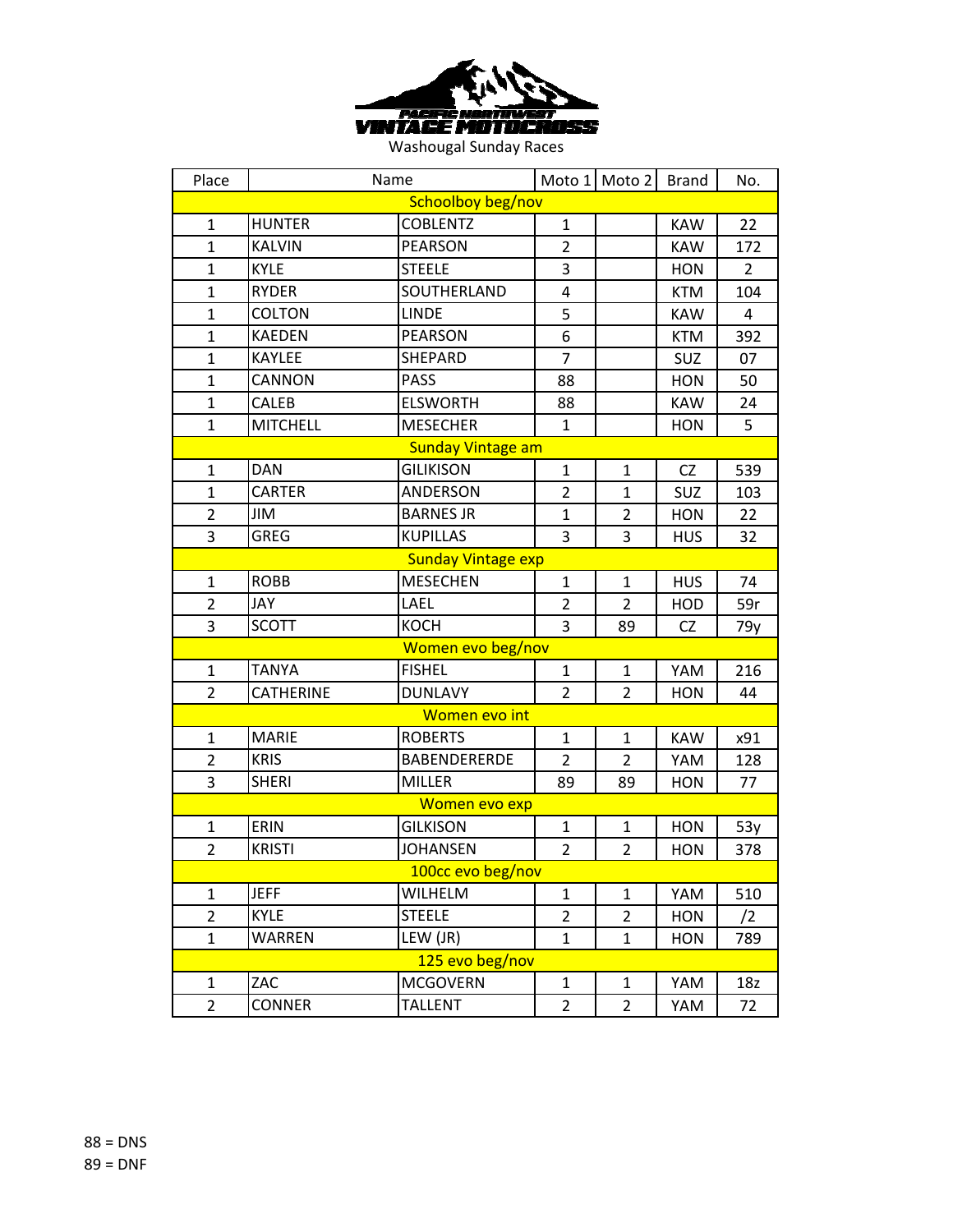

| Place          | Name            |                  |                | Moto 1 Moto 2  | <b>Brand</b> | No. |  |  |
|----------------|-----------------|------------------|----------------|----------------|--------------|-----|--|--|
|                |                 | 125 evo int      |                |                |              |     |  |  |
| $\mathbf{1}$   | <b>CHRIS</b>    | <b>SICILIA</b>   | $\mathbf{1}$   | $\mathbf{1}$   | <b>HUS</b>   | 321 |  |  |
| $\overline{2}$ | <b>TODD</b>     | <b>BOHNET</b>    | $\overline{2}$ | $\overline{2}$ | <b>HUS</b>   | 266 |  |  |
| 3              | GRANT           | <b>ELSWORTH</b>  | 3              | 3              | <b>HON</b>   | /45 |  |  |
| 4              | <b>SEAN</b>     | <b>CHASE</b>     | 5              | 4              | <b>HUS</b>   | /9  |  |  |
| 5              | <b>BRIAN</b>    | <b>COLOFF</b>    | 6              | 6              | <b>HON</b>   | 327 |  |  |
| $\overline{6}$ | <b>PETER</b>    | <b>UNGER</b>     | 4              | 8              | SUZ          | 9   |  |  |
| 7              | JAMES           | <b>UNGER</b>     | 9              | 5              | <b>HON</b>   | 86  |  |  |
| 8              | <b>KRISTI</b>   | <b>JOHANSEN</b>  | 8              | $\overline{7}$ | <b>HON</b>   | 378 |  |  |
| 9              | <b>BRIAN</b>    | <b>WRY</b>       | $\overline{7}$ | 89             | YAM          | 42  |  |  |
|                |                 | 125 evo exp      |                |                |              |     |  |  |
| $\mathbf{1}$   | <b>DELL</b>     | <b>SMITH</b>     | 3              | $\overline{2}$ | SUZ          | 78  |  |  |
| $\overline{2}$ | <b>TYLER</b>    | <b>CORNELL</b>   | $\overline{2}$ | 3              | <b>HUS</b>   | 24  |  |  |
| 3              | <b>MARK</b>     | SULLIVAN         | 5              | $\mathbf{1}$   | YAM          | 675 |  |  |
| 4              | <b>GRAYSON</b>  | <b>HART</b>      | $\mathbf{1}$   | 5              | YAM          | 72  |  |  |
| 5              | <b>SCOTT</b>    | WALLENBERG       | $\overline{4}$ | 4              | YAM          | 45  |  |  |
|                | 250 evo beg/nov |                  |                |                |              |     |  |  |
| $\mathbf{1}$   | <b>CONNER</b>   | <b>TALLENT</b>   | $\mathbf{1}$   | $\mathbf{1}$   | YAM          | 72  |  |  |
| $\overline{2}$ | <b>WYATT</b>    | <b>HADALLER</b>  | $\overline{2}$ | $\overline{2}$ | <b>KTM</b>   | 723 |  |  |
| 3              | <b>STEPHEN</b>  | <b>CHASE</b>     | 3              | 3              | <b>HUS</b>   | 64  |  |  |
| 4              | <b>DAN</b>      | <b>BELOIT</b>    | 5              | 4              | YAM          | 71  |  |  |
| 5              | <b>LUKE</b>     | <b>CHASE</b>     | 4              | 5              | <b>HUS</b>   | 18  |  |  |
| 6              | <b>TROY</b>     | <b>TALLENT</b>   | 6              | 88             | <b>HON</b>   | /57 |  |  |
|                |                 | 250 evo int      |                |                |              |     |  |  |
| $\mathbf{1}$   | <b>GRAYSON</b>  | <b>HART JR</b>   | $\mathbf{1}$   | $\overline{1}$ | <b>HUS</b>   | 547 |  |  |
| $\overline{2}$ | <b>NICK</b>     | CALDWELL         | $\overline{2}$ | $\overline{2}$ | <b>MAC</b>   | 39  |  |  |
| 3              | <b>DAVID</b>    | <b>ANDERSON</b>  | 4              | 3              | SUZ          | 17  |  |  |
| $\overline{4}$ | <b>JEFF</b>     | <b>MCCLAIN</b>   | 3              | $\overline{4}$ | <b>HON</b>   | 671 |  |  |
| 5              | <b>CRAIG</b>    | <b>INGRAM</b>    | 5              | 5              | <b>MAC</b>   | 82n |  |  |
| 6              | WARREN          | LEW (JR)         | 6              | $\overline{7}$ | YAM          | 198 |  |  |
| 7              | <b>MIKE</b>     | <b>WEAVER</b>    | 8              | 6              | YAM          | 122 |  |  |
| 8              | <b>JORDON</b>   | <b>WOODWORTH</b> | $\overline{7}$ | 8              | <b>MAC</b>   | /24 |  |  |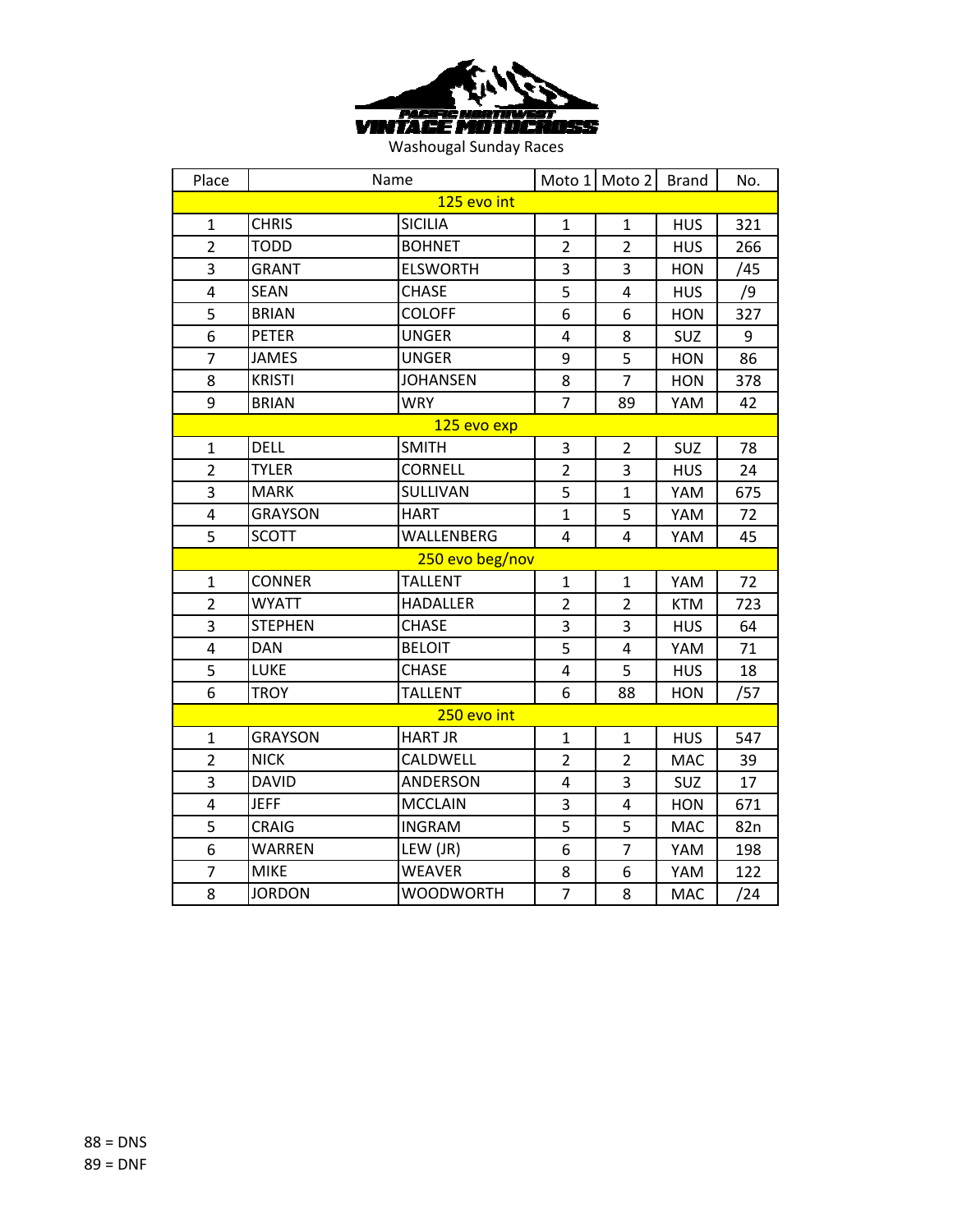

| Place          | Name           |                     |                | Moto 1 Moto 2  | <b>Brand</b> | No.            |  |
|----------------|----------------|---------------------|----------------|----------------|--------------|----------------|--|
| 250 evo exp    |                |                     |                |                |              |                |  |
| $\mathbf{1}$   | <b>TOMMY</b>   | <b>WEECK</b>        | $\mathbf{1}$   | $\mathbf{1}$   | <b>HON</b>   | 331            |  |
| $\overline{2}$ | <b>RYAN</b>    | <b>HUFFMAN</b>      | 3              | $\overline{2}$ | <b>HUS</b>   | 153            |  |
| 3              | <b>RYAN</b>    | <b>STEVENSON</b>    | $\overline{2}$ | 3              | <b>HUS</b>   | 266            |  |
| 4              | <b>BLAKE</b>   | <b>KELLEY</b>       | 4              | 5              | YAM          | 12             |  |
| 5              | KYLE           | <b>SCHIBIG</b>      | $\overline{7}$ | 4              | <b>HON</b>   | 600            |  |
| 6              | <b>KELLY</b>   | YOUNG               | 6              | 6              | YAM          | 4x             |  |
| $\overline{7}$ | <b>CHAD</b>    | <b>NOAH</b>         | 5              | 7              | <b>HUS</b>   | 67             |  |
| 8              | <b>GLEN</b>    | <b>STEVESON</b>     | 9              | 8              | <b>HON</b>   | 160            |  |
| 9              | <b>TYLER</b>   | <b>CORNELL</b>      | 8              | 89             | <b>HUS</b>   | 24             |  |
|                |                | +40 evo beg/nov     |                |                |              |                |  |
| $\mathbf{1}$   | <b>DAN</b>     | <b>BELOIT</b>       | $\mathbf{1}$   | $\mathbf{1}$   | YAM          | 71             |  |
| $\overline{2}$ | <b>RUSS</b>    | <b>KLATT</b>        | $\overline{2}$ | $\overline{2}$ | <b>KAW</b>   | 801            |  |
| 3              | <b>PATRICK</b> | <b>HOWLAND</b>      | 3              | 3              | SUZ          | 13             |  |
| $+40$ evo int  |                |                     |                |                |              |                |  |
| $\mathbf{1}$   | <b>JEFF</b>    | <b>CRAWFORD</b>     | $\mathbf{1}$   | $\mathbf{1}$   | YAM          | 411            |  |
| $\overline{2}$ | <b>MIKE</b>    | <b>WEAVER</b>       | $\overline{2}$ | 88             | YAM          | 122            |  |
| 3              | CRAIG          | <b>INGRAM</b>       | 3              | 88             | <b>MAC</b>   | 82n            |  |
| 4              | GRANT          | <b>ELSWORTH</b>     | 4              | 88             | <b>HON</b>   | 45             |  |
| 5              | <b>TOM</b>     | <b>SPISAK</b>       | 5              | 88             | YAM          | 59t            |  |
| 6              | <b>RICH</b>    | <b>PICKNER</b>      | 6              | 88             | <b>HON</b>   | 17             |  |
| 7              | <b>DALE</b>    | <b>DEINES</b>       | 88             | 88             | <b>HON</b>   | 24             |  |
|                |                | +40 evo exp         |                |                |              |                |  |
| $\mathbf{1}$   | <b>CHRIS</b>   | <b>NELSON</b>       | $\overline{2}$ | $\mathbf{1}$   | <b>MAC</b>   | 28n            |  |
| $\overline{2}$ | <b>ERIC</b>    | CHRISTIANSEN        | $\mathbf{1}$   | 88             | YAM          | 148            |  |
| 3              | <b>JASON</b>   | <b>THOMPSON</b>     | 3              | 88             | SUZ          | /66            |  |
|                |                | +50 evo beg/nov     |                |                |              |                |  |
| $\mathbf{1}$   | DARRELL        | <b>MCCOY</b>        | $\mathbf{1}$   | 1              | YAM          | 168            |  |
| $\overline{2}$ | <b>MIKE</b>    | <b>GRIFFIN</b>      | $\overline{2}$ | $\overline{2}$ | <b>KAW</b>   | $\overline{2}$ |  |
| 3              | <b>TONY</b>    | <b>MILLER</b>       | 3              | 3              | MAC          | 88             |  |
| 4              | <b>STEVE</b>   | <b>SCHIBIG</b>      | 4              | 4              | <b>HON</b>   | 600            |  |
| 5              | <b>TROY</b>    | <b>TALLENT</b>      | 5              | 5              | <b>HON</b>   | /57            |  |
| 6              | TANYA          | <b>FISHEL</b>       | 7              | 6              | YAM          | 216            |  |
| $\overline{7}$ | <b>KRIS</b>    | <b>BABENDERERDE</b> | 6              | 89             | YAM          | 128            |  |
| 8              | <b>SHERI</b>   | <b>MILLER</b>       | 89             | 89             | <b>HON</b>   | 77             |  |
| 9              | <b>STEVEN</b>  | <b>DUNLAVY II</b>   | 89             | 89             | HON          | 75             |  |
| 10             | JON            | <b>BARTRAM</b>      | 89             | 89             | YAM          | 87             |  |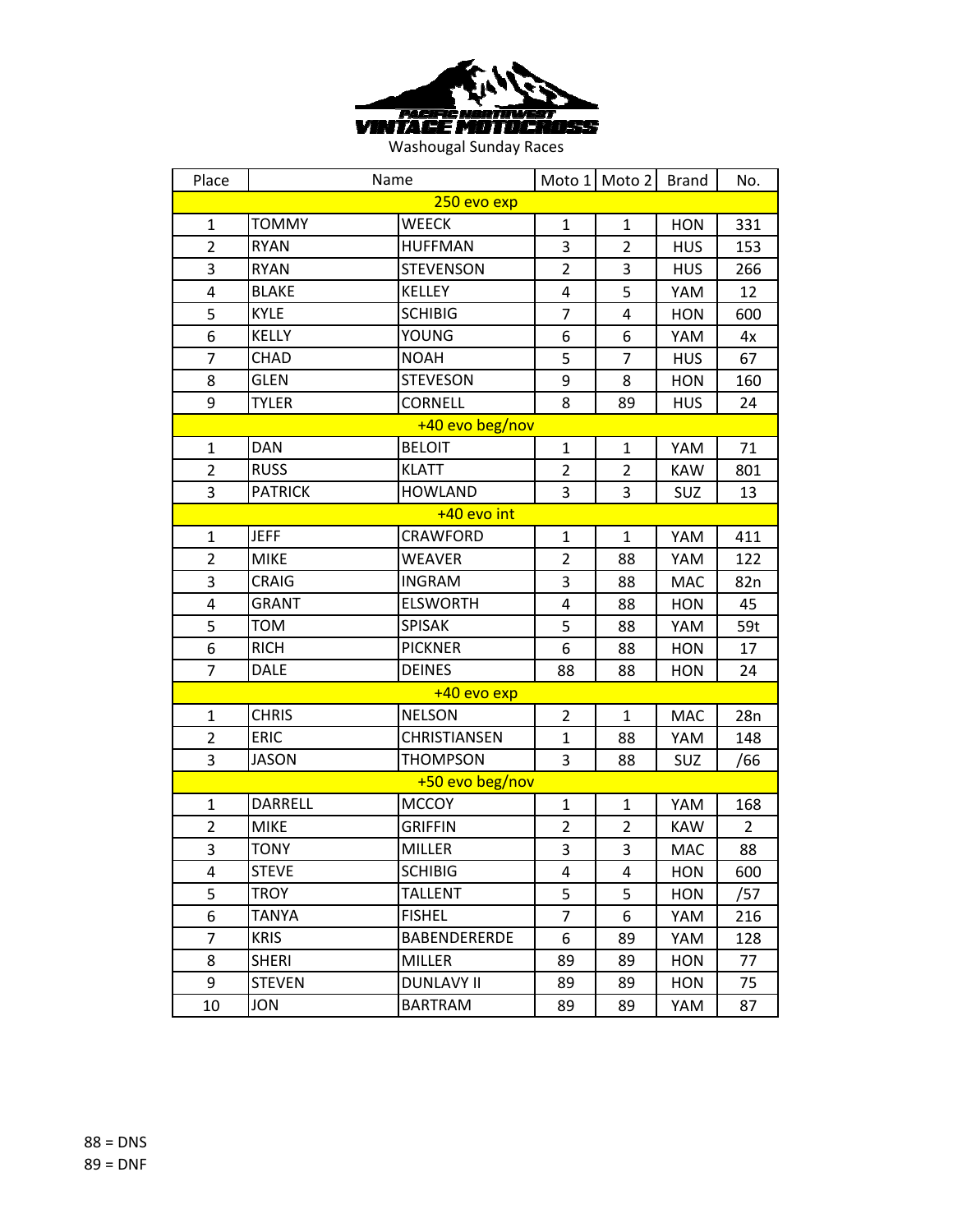

| Place          | Name           |                     |                | Moto 1 Moto 2  | <b>Brand</b> | No.            |  |
|----------------|----------------|---------------------|----------------|----------------|--------------|----------------|--|
| +50 evo int    |                |                     |                |                |              |                |  |
| $\mathbf{1}$   | <b>DAVID</b>   | ANDERSON            | $\overline{2}$ | $\mathbf{1}$   | SUZ          | 17             |  |
| $\overline{2}$ | <b>JEFF</b>    | <b>MCCLAIN</b>      | $\mathbf{1}$   | $\overline{2}$ | <b>HON</b>   | 671            |  |
| 3              | <b>RAY</b>     | <b>HESS</b>         | 3              | 3              | <b>MAC</b>   | 97             |  |
| 4              | <b>DOUG</b>    | <b>MATTSON</b>      | 10             | 4              | YAM          | 9              |  |
| 5              | <b>BILL</b>    | <b>STEELE</b>       | 15             | 5              | <b>BUL</b>   | 50             |  |
| 6              | <b>RAY</b>     | <b>HEIGHES</b>      | 4              | 88             | YAM          | 17y            |  |
| $\overline{7}$ | <b>BRAD</b>    | <b>BRYANT</b>       | 5              | 88             | YAM          | 402            |  |
| 8              | <b>WILL</b>    | CARMAN              | 6              | 88             | SUZ          | 314            |  |
| 9              | <b>SEAN</b>    | <b>CHASE</b>        | $\overline{7}$ | 88             | <b>HUS</b>   | /9             |  |
| 10             | JAN            | <b>BABENDERERDE</b> | 8              | 88             | YAM          | 612            |  |
| 11             | <b>TERRY</b>   | <b>WILLIAMS</b>     | 9              | 88             | <b>HUS</b>   | $\overline{7}$ |  |
| 12             | <b>MARK</b>    | <b>HECTOR</b>       | 11             | 88             | <b>MAC</b>   | 40             |  |
| 13             | <b>FRITZ</b>   | <b>GUENTHER</b>     | 12             | 88             | <b>MAC</b>   | 22t            |  |
| 14             | <b>KEVIN</b>   | <b>COOLEY</b>       | 13             | 88             | SUZ          | 13             |  |
| 15             | LANCE          | <b>CORNELL</b>      | 14             | 88             | <b>HUS</b>   | 45             |  |
| +50 evo exp    |                |                     |                |                |              |                |  |
| $\mathbf{1}$   | <b>RICH</b>    | <b>MERRITT</b>      | $\mathbf{1}$   | $\mathbf{1}$   | SUZ          | 21m            |  |
| $\overline{2}$ | <b>RANDY</b>   | <b>HUBBARD</b>      | 5              | $\overline{2}$ | <b>HON</b>   | 571            |  |
| 3              | <b>MARK</b>    | SULLIVAN            | 4              | 3              | YAM          | 675            |  |
| 4              | <b>ROB</b>     | <b>LOTHROP</b>      | $\overline{2}$ | 88             | YAM          | 6              |  |
| 5              | <b>ROBB</b>    | <b>MESECHEN</b>     | 3              | 88             | <b>HUS</b>   | 7 <sub>m</sub> |  |
| 6              | JIM            | <b>MCALISTER</b>    | 6              | 88             | SUZ          | 106            |  |
| 7              | <b>DALLAS</b>  | <b>NYBLOD</b>       | $\overline{7}$ | 88             | YAM          | 2y             |  |
| 8              | <b>DELL</b>    | <b>SMITH</b>        | 8              | 88             | SUZ          | 78             |  |
|                |                | +60 evo am          |                |                |              |                |  |
| $\mathbf{1}$   | <b>SAM</b>     | <b>FURER</b>        | 1              | $\mathbf{1}$   | YAM          | 6              |  |
| $\overline{2}$ | <b>WARREN</b>  | <b>CHASE</b>        | $\overline{2}$ | $\overline{2}$ | <b>HUS</b>   | 181            |  |
| 3              | JIM            | <b>MERCIER</b>      | 3              | $\overline{3}$ | MAC          | 69             |  |
| 4              | <b>DAN</b>     | <b>HOLLAND</b>      | $\overline{4}$ | 89             | YAM          | 57             |  |
| 5              | <b>FORREST</b> | <b>TONKINS</b>      | 89             | 89             | <b>KAW</b>   | 33y            |  |
|                |                | +60 evo int         |                |                |              |                |  |
| $\mathbf 1$    | <b>BLAINE</b>  | <b>ELLEDGE</b>      | 2              | $\mathbf 1$    | <b>HUS</b>   | 24             |  |
| $\overline{2}$ | <b>DOUG</b>    | <b>MATTSON</b>      | $\mathbf{1}$   | $\overline{2}$ | YAM          | 9              |  |
| 3              | <b>BRUCE</b>   | <b>DEMING</b>       | 89             | 89             | YAM          | 155            |  |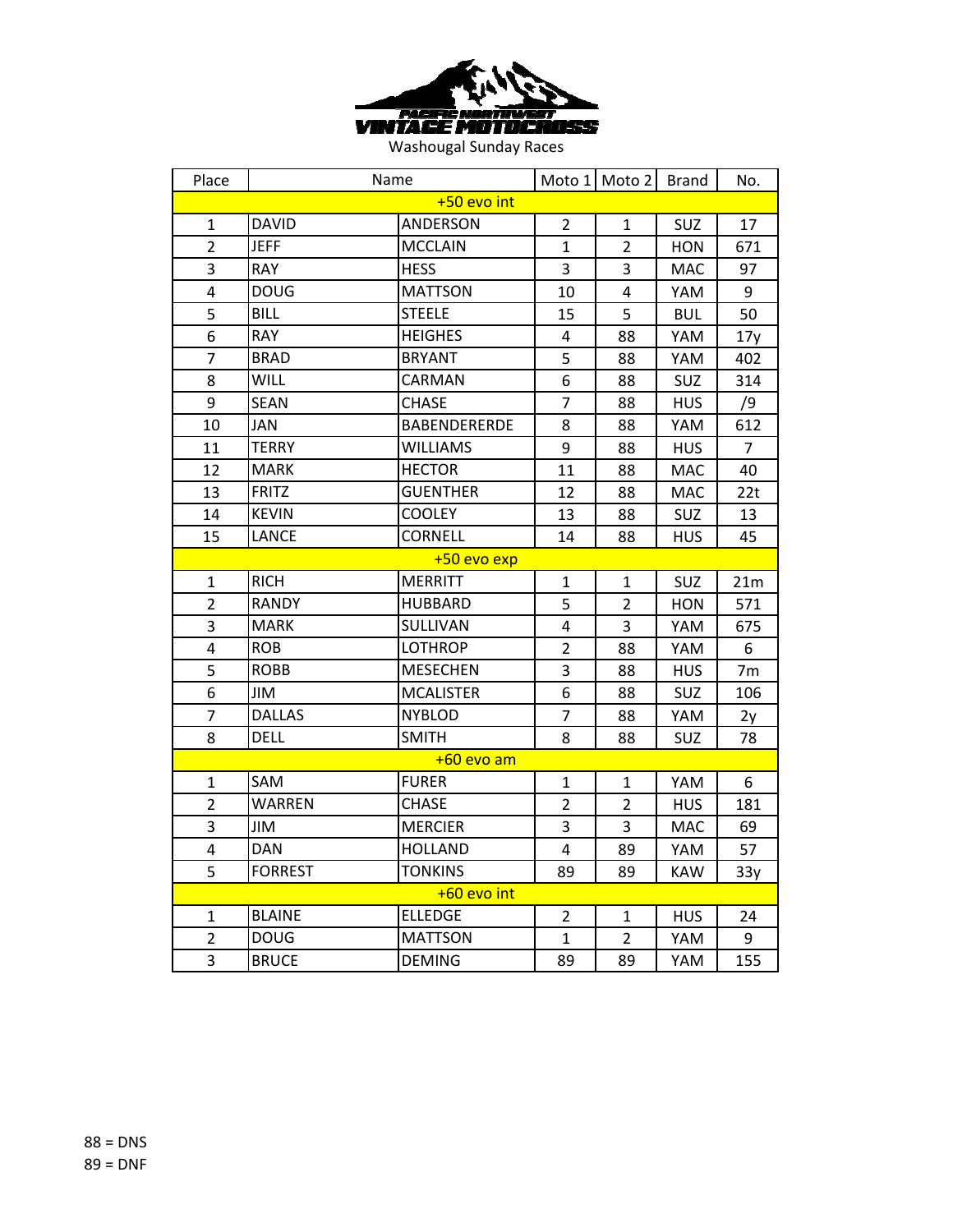

| Place            | Name          |                      |                | Moto 1 Moto 2  | <b>Brand</b> | No.            |  |
|------------------|---------------|----------------------|----------------|----------------|--------------|----------------|--|
|                  |               | +60 evo exp          |                |                |              |                |  |
| $\mathbf{1}$     | <b>GLEN</b>   | <b>STEVESON</b>      | $\overline{2}$ | $\mathbf{1}$   | <b>HON</b>   | 160            |  |
| $\overline{2}$   | <b>ANDY</b>   | <b>TCHIRKINE</b>     | 4              | $\overline{2}$ | YAM          | /39            |  |
| 3                | <b>SKEET</b>  | <b>HISE</b>          | 3              | 3              | YAM          | 74             |  |
| 4                | <b>CRAIG</b>  | <b>HAGER</b>         | 5              | $\overline{4}$ | <b>HON</b>   | 53c            |  |
| 5                | <b>DAVE</b>   | <b>EAKIN</b>         | $\mathbf{1}$   | 89             | <b>HON</b>   | 56             |  |
| 6                | <b>RUSS</b>   | <b>HOEHN</b>         | 6              | 89             | YAM          | 31n            |  |
|                  |               | 4-stroke evo beg/nov |                |                |              |                |  |
| $\mathbf{1}$     | <b>RUSS</b>   | <b>KLATT</b>         | $\overline{2}$ | $\overline{2}$ | <b>KAW</b>   | 801            |  |
| $\overline{2}$   | <b>JEFF</b>   | WILHELM              | 3              | 3              | YAM          | 510            |  |
| 3                | <b>CURTIS</b> | <b>HAGER</b>         | 6              | $\mathbf{1}$   | YAM          | 53c            |  |
| 4                | <b>TONY</b>   | <b>MILLER</b>        | $\mathbf{1}$   | 88             | <b>HON</b>   | 77             |  |
| 5                | <b>HENRY</b>  | <b>WINN</b>          | 4              | 88             | HON          | $\overline{2}$ |  |
| 6                | <b>JOSH</b>   | <b>MCALISTER</b>     | 5              | 88             | <b>HON</b>   | 10k            |  |
| 4-stroke evo int |               |                      |                |                |              |                |  |
| 1                | <b>BRET</b>   | <b>ROCHESTER</b>     | $\overline{2}$ | 1              | <b>HON</b>   | 32             |  |
| $\overline{2}$   | <b>JAN</b>    | <b>BABENDERERDE</b>  | $\mathbf{1}$   | 89             | YAM          | 612            |  |
|                  |               | 4-stroke evo exp     |                |                |              |                |  |
| $\mathbf{1}$     | <b>MIKE</b>   | <b>MOHRBACHER</b>    | $\mathbf{1}$   | $\mathbf{1}$   | <b>HON</b>   | 781            |  |
| $\overline{2}$   | <b>BOBBY</b>  | <b>GRAVELY</b>       | $\overline{2}$ | $\overline{2}$ | <b>HON</b>   | 95             |  |
|                  |               | Trans-Am beg/nov     |                |                |              |                |  |
| 1                | <b>ED</b>     | <b>SHELTER</b>       | 1              | 1              | YAM          | $\overline{2}$ |  |
| $\overline{2}$   | <b>MARK</b>   | <b>HAYNES</b>        | 89             | 89             | YAM          | 3              |  |
| 3                | LARRY         | LOGSDON              | 89             | 89             | CAN          | 51             |  |
|                  |               | Trans-Am int         |                |                |              |                |  |
| $\mathbf{1}$     | <b>MARK</b>   | <b>SWART</b>         | $\mathbf{1}$   | $\mathbf{1}$   | SUZ          | /56            |  |
| $\overline{2}$   | <b>MARK</b>   | <b>HECTOR</b>        | 3              | $\overline{2}$ | <b>MAC</b>   | 40             |  |
| 3                | <b>BRIAN</b>  | <b>STOREY</b>        | $\overline{2}$ | 89             | SUZ          | 84             |  |
| $\overline{4}$   | <b>BRIAN</b>  | <b>WRY</b>           | 4              | 89             | YAM          | 42             |  |
|                  |               | Trans-Am exp         |                |                |              |                |  |
| 1                | CHAD          | <b>NOAH</b>          | $\mathbf{1}$   | $\mathbf{1}$   | <b>HUS</b>   | 266            |  |
| $\overline{2}$   | <b>BOBBY</b>  | <b>GRAVELY</b>       | $\overline{2}$ | $\overline{2}$ | <b>HON</b>   | 95             |  |
|                  |               | Open evo beg/nov     |                |                |              |                |  |
| $\mathbf{1}$     | <b>JOSH</b>   | <b>MCALISTER</b>     | $\mathbf{1}$   | 89             | <b>HON</b>   | 10k            |  |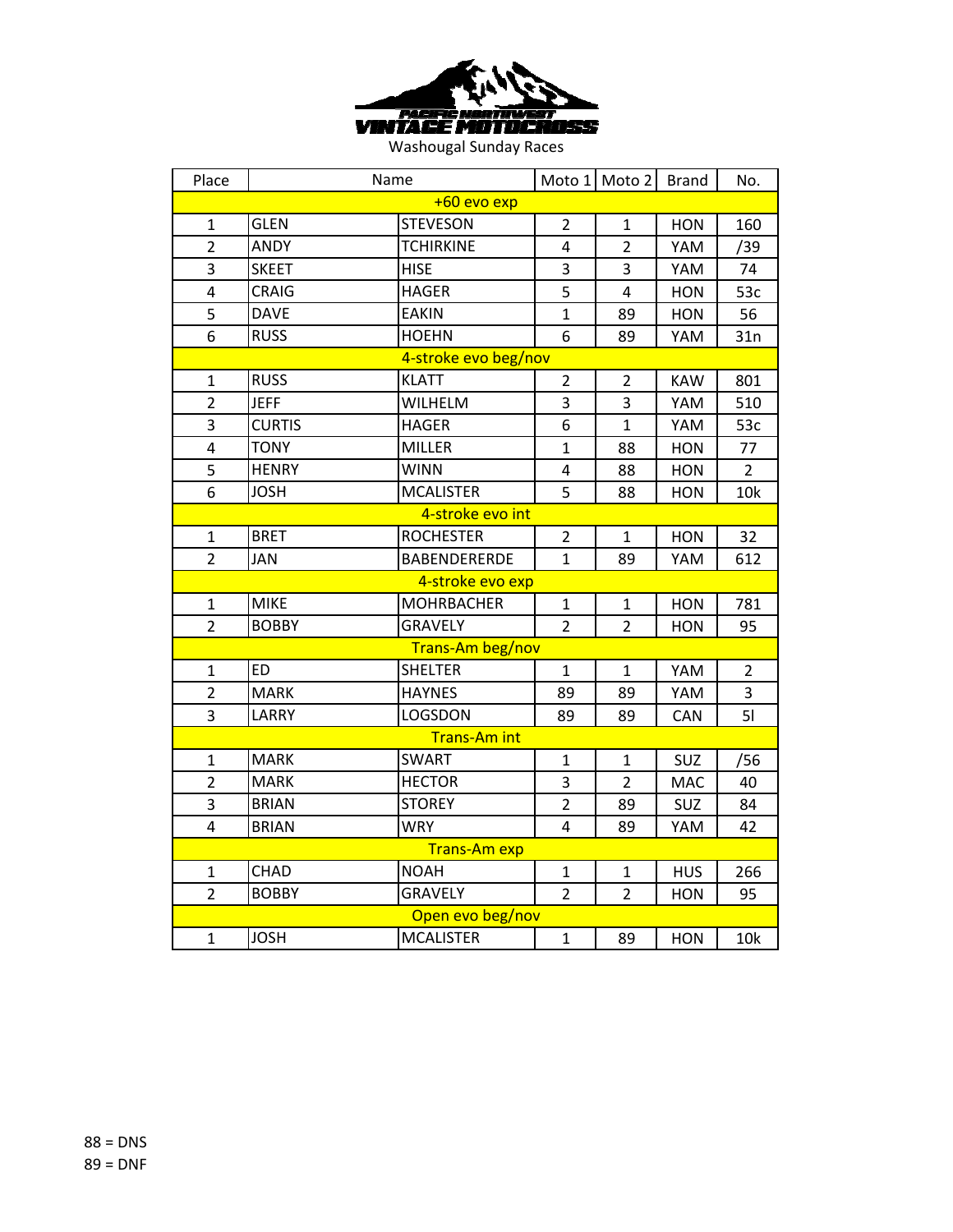

| Place          | Name                 |                         |                | Moto 1 Moto 2  | <b>Brand</b> | No.  |  |  |
|----------------|----------------------|-------------------------|----------------|----------------|--------------|------|--|--|
| Open evo int   |                      |                         |                |                |              |      |  |  |
| $\mathbf{1}$   | <b>WILL</b>          | CARMAN                  | 3              | $\mathbf{1}$   | SUZ          | 314  |  |  |
| $\overline{2}$ | <b>RAY</b>           | <b>HESS</b>             | $\overline{2}$ | 3              | <b>MAC</b>   | 97   |  |  |
| 3              | <b>SEAN</b>          | <b>CHASE</b>            | 5              | 2              | <b>HUS</b>   | /9   |  |  |
| 4              | <b>PETE</b>          | <b>HARSIN</b>           | 4              | 4              | <b>MAC</b>   | 72   |  |  |
| 5              | <b>SEAN</b>          | <b>RIDDLE</b>           | $\mathbf{1}$   | 88             | YAM          | 20   |  |  |
| 6              | <b>TERRY</b>         | <b>WILLIAMS</b>         | 89             | 88             | <b>HUS</b>   | /6   |  |  |
| 7              | <b>LANCE</b>         | <b>CORNELL</b>          | 89             | 88             | <b>HUS</b>   | 45   |  |  |
| 8              | <b>FRITZ</b>         | <b>GUENTHER</b>         | 89             | 88             | <b>MAC</b>   | 22t  |  |  |
|                |                      | Open evo exp            |                |                |              |      |  |  |
| $\mathbf{1}$   | <b>CHRIS</b>         | <b>NELSON</b>           | $\mathbf{1}$   | $\overline{2}$ | <b>MAC</b>   | 28n  |  |  |
| $\overline{2}$ | <b>RICH</b>          | <b>MERRITT</b>          | 3              | $\mathbf{1}$   | SUZ          | 21m  |  |  |
| 3              | <b>CAMERON</b>       | <b>ELLEDGE</b>          | $\overline{2}$ | 3              | <b>HUS</b>   | 25   |  |  |
| 4              | JIM                  | <b>MCALISTER</b>        | 4              | 88             | <b>SUZ</b>   | 106  |  |  |
|                | Evo Open Age beg/nov |                         |                |                |              |      |  |  |
| $\mathbf{1}$   | <b>CONNER</b>        | <b>TALLENT</b>          | $\mathbf{1}$   | $\mathbf{1}$   | YAM          | 72   |  |  |
| $\overline{2}$ | <b>STEPHEN</b>       | <b>CHASE</b>            | 3              | $\overline{2}$ | <b>HUS</b>   | 64   |  |  |
| 3              | LUKE                 | <b>CHASE</b>            | $\overline{2}$ | 3              | <b>HUS</b>   | 18   |  |  |
|                |                      | <b>Evo Open Age int</b> |                |                |              |      |  |  |
| $\mathbf{1}$   | <b>GRAYSON</b>       | <b>HART JR</b>          | $\mathbf{1}$   | $\overline{2}$ | <b>HON</b>   | 38   |  |  |
| $\overline{2}$ | <b>BRIAN</b>         | <b>COLOFF</b>           | $\overline{2}$ | 88             | <b>HON</b>   | 327  |  |  |
| 3              | <b>NICK</b>          | CALDWELL                | 89             | $\mathbf{1}$   | MAC          | 39   |  |  |
|                |                      | <b>Evo Open Age exp</b> |                |                |              |      |  |  |
| $\mathbf{1}$   | <b>KYLE</b>          | <b>SCHIBIG</b>          | $\mathbf{1}$   | 88             | <b>HON</b>   | /600 |  |  |
| $\overline{2}$ | <b>ERIC</b>          | CHRISTIANSEN            | 89             | 88             | YAM          | 148  |  |  |
|                |                      | <b>Unlimited int</b>    |                |                |              |      |  |  |
| $\mathbf{1}$   | <b>NICK</b>          | CALDWELL                | 1              | 1              | <b>MAC</b>   | 39   |  |  |
| $\overline{2}$ | <b>TOM</b>           | <b>HALL</b>             | 3              | $\overline{2}$ | <b>HON</b>   | 66   |  |  |
| 3              | <b>JASON</b>         | <b>BROGOITTI</b>        | $\overline{2}$ | 3              | <b>HON</b>   | 515  |  |  |
| 4              | <b>TIM</b>           | <b>SCHWAB</b>           | 4              | 88             | <b>HON</b>   | 84   |  |  |
| 5              | <b>GARRETT</b>       | <b>OSWALT</b>           | 89             | 88             | <b>HON</b>   | 166  |  |  |
| 6              | <b>STEWART</b>       | <b>LINDE</b>            | 90             | 88             | YAM          | 321  |  |  |
|                |                      | <b>Unlimited exp</b>    |                |                |              |      |  |  |
| $\mathbf{1}$   | ZACH                 | <b>SWEETEN</b>          | 1              | $\mathbf{1}$   | YAM          | 11x  |  |  |
| $\overline{2}$ | <b>DENNIS</b>        | <b>SWEETER</b>          | $\overline{2}$ | $\overline{2}$ | <b>KAW</b>   | 43   |  |  |
| 3              | <b>NATHAN</b>        | <b>SCHIBIG</b>          | 3              | 88             | <b>HON</b>   | 600  |  |  |
| 4              | <b>MIKE</b>          | <b>MOHRBACHER</b>       | 4              | 88             | YAM          | 781  |  |  |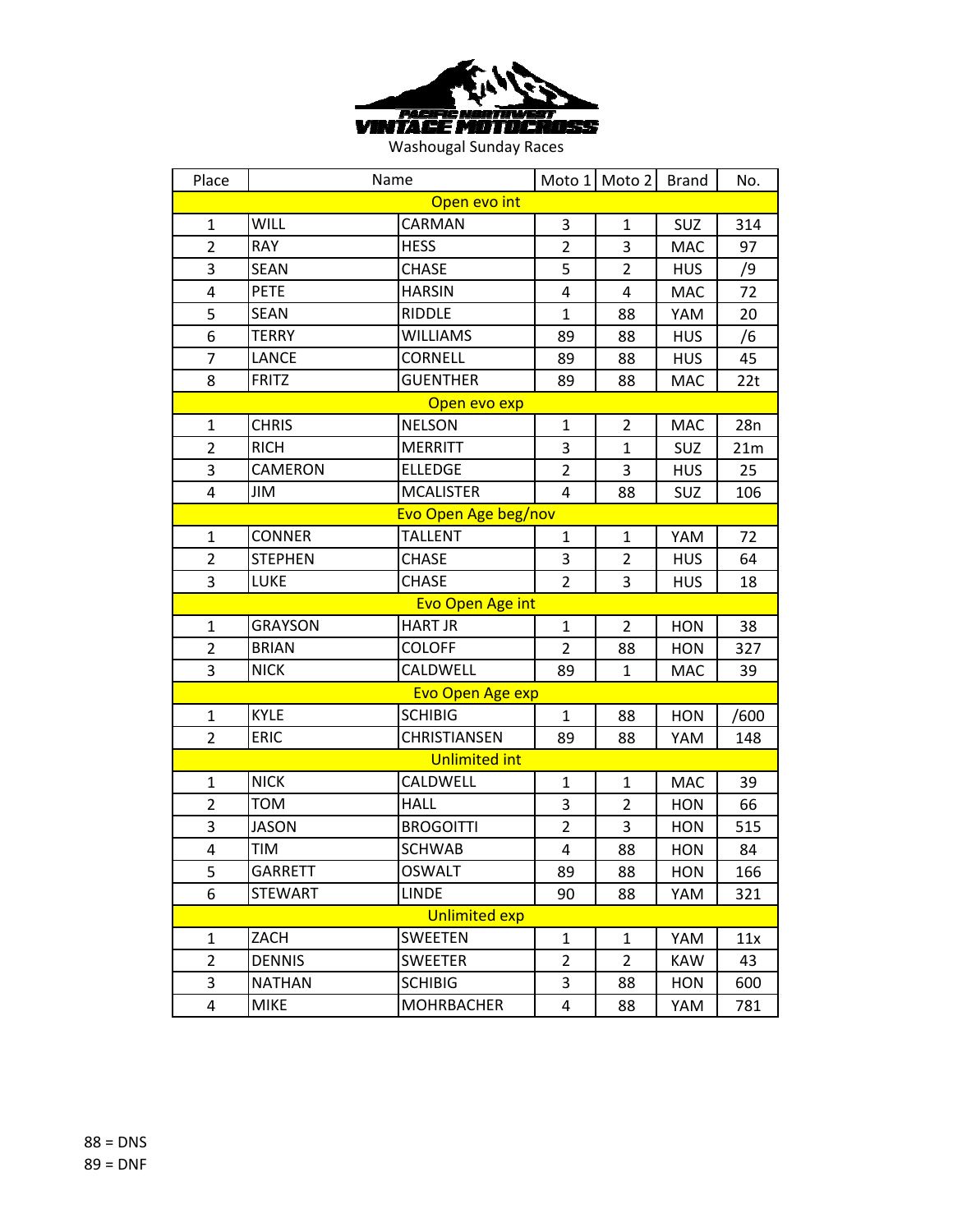

| Place                   | Name           |                             |                | Moto 1 Moto 2  | <b>Brand</b> | No.  |  |
|-------------------------|----------------|-----------------------------|----------------|----------------|--------------|------|--|
|                         |                | <b>Revolution 1 Beg/Nov</b> |                |                |              |      |  |
| $\mathbf{1}$            | <b>BRENDEN</b> | <b>HUFFMAN</b>              | $\mathbf{1}$   | $\mathbf{1}$   | <b>HUS</b>   | 266  |  |
| $\overline{2}$          | <b>BILL</b>    | <b>HOLTMAN</b>              | $\overline{2}$ | $\overline{2}$ | <b>HON</b>   | 5    |  |
| 3                       | JIM            | <b>BARNES JR</b>            | 3              | 4              | <b>HON</b>   | 814  |  |
| 4                       | RANDALL        | <b>EVANS</b>                | 5              | 3              | <b>HON</b>   | 22   |  |
| 5                       | <b>WADE</b>    | <b>BRAGET</b>               | 4              | $\overline{7}$ | <b>HON</b>   | 175  |  |
| 6                       | SAM            | <b>FURER</b>                | $\overline{7}$ | 6              | YAM          | 6    |  |
| 7                       | <b>RORY</b>    | <b>EDMONSON</b>             | 9              | 5              | <b>HON</b>   | 81   |  |
| 8                       | <b>LUKE</b>    | <b>CHASE</b>                | 6              | 9              | <b>HUS</b>   | 18   |  |
| 9                       | <b>STEPHEN</b> | <b>CHASE</b>                | 8              | 8              | <b>HUS</b>   | 64   |  |
| 10                      | VANCE          | <b>KINCHEN</b>              | 10             | 11             | <b>HON</b>   | 17   |  |
| 11                      | LENNY          | <b>BAYLESS</b>              | 12             | 10             | <b>HON</b>   | 87   |  |
| 12                      | <b>ROBERT</b>  | SHANDROW                    | 11             | 13             | YAM          | 11   |  |
| 13                      | <b>KENNY</b>   | <b>MORROW</b>               | 13             | 12             | YAM          | 808  |  |
| 14                      | <b>MARK</b>    | <b>HAYNES</b>               | 89             | 89             | <b>HON</b>   | 3    |  |
| 15                      | <b>ASHTON</b>  | ZERO                        | 89             | 89             | SUZ          | 12   |  |
| <b>Revolution 1 Int</b> |                |                             |                |                |              |      |  |
| $\mathbf{1}$            | <b>GRAYSON</b> | <b>HART JR</b>              | $\mathbf{1}$   | $\mathbf{1}$   | <b>HON</b>   | /57  |  |
| $\overline{2}$          | <b>JAMES</b>   | <b>MILLER</b>               | 3              | $\overline{2}$ | <b>HON</b>   | c4   |  |
| 3                       | <b>MARK</b>    | <b>SWART</b>                | 4              | 3              | <b>HON</b>   | 56   |  |
| 4                       | JIM            | <b>BJORKLUND</b>            | 9              | 4              | <b>KTM</b>   | 441  |  |
| 5                       | <b>IAN</b>     | <b>HAMILTON</b>             | $\overline{2}$ | 88             | <b>HON</b>   | 388  |  |
| 6                       | TAB            | YOUNG                       | 6              | 88             | YAM          | 151  |  |
| $\overline{7}$          | <b>JOEL</b>    | <b>DOUPE</b>                | $\overline{7}$ | 88             | <b>HON</b>   | 146  |  |
| 8                       | TIM            | <b>SCHWAB</b>               | 8              | 88             | <b>HON</b>   | 86   |  |
| 9                       | <b>JEFF</b>    | <b>CRAWFORD</b>             | 5              | 89             | YAM          | 411  |  |
| 10                      | <b>KELLY</b>   | SHANDROW                    | 89             | 88             | YAM          | 11   |  |
|                         |                | <b>Revolution 1 Exp</b>     |                |                |              |      |  |
| $\mathbf{1}$            | ZACH           | <b>SWEETEN</b>              | 3              | $\mathbf{1}$   | YAM          | 11x  |  |
| $\overline{2}$          | THOR           | <b>DRAKE</b>                | 5              | $\overline{2}$ | <b>HON</b>   | /411 |  |
| 3                       | <b>MIKE</b>    | <b>ALLEN</b>                | 7              | 3              | <b>HUS</b>   | 98f  |  |
| 4                       | <b>GRAYSON</b> | <b>HART</b>                 | $\mathbf{1}$   | 88             | <b>HON</b>   | 57   |  |
| 5                       | RYAN           | <b>STEVENSON</b>            | $\overline{2}$ | 88             | <b>HUS</b>   | 266  |  |
| 6                       | <b>GARHETT</b> | <b>CARTER</b>               | 4              | 88             | YAM          | 738  |  |
| $\overline{7}$          | DAVE           | EAKIN                       | 6              | 88             | <b>HON</b>   | 855  |  |
| 8                       | ANDY           | <b>TCHIRKINE</b>            | 8              | 88             | KAW          | 39   |  |
| 9                       | JOSH           | <b>EDMONSON</b>             | 89             | 88             | HON          | 738  |  |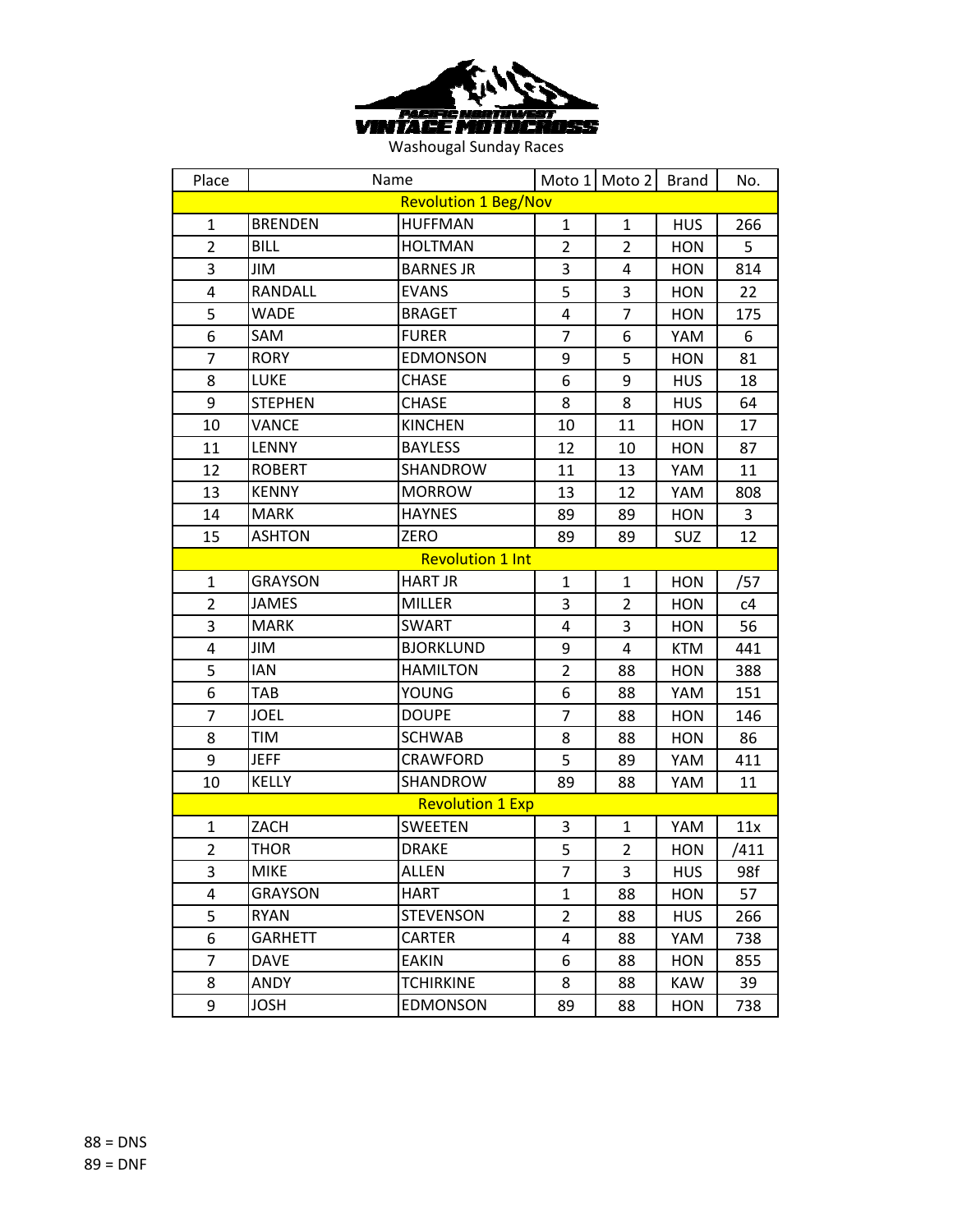

| Place                       |                         | Name              |                | Moto 1 Moto 2  | <b>Brand</b> | No. |  |  |
|-----------------------------|-------------------------|-------------------|----------------|----------------|--------------|-----|--|--|
| <b>Revolution 2 Beg/Nov</b> |                         |                   |                |                |              |     |  |  |
| $\mathbf{1}$                | <b>DAVID</b>            | <b>OSWALT</b>     | $\overline{7}$ | $\mathbf{1}$   | <b>HON</b>   | 824 |  |  |
| $\overline{2}$              | <b>ALEX</b>             | <b>SISSON</b>     | 6              | 3              | <b>KTM</b>   | 73  |  |  |
| 3                           | <b>MARSHALL</b>         | <b>HOLTOM</b>     | 8              | $\overline{2}$ | <b>KAW</b>   | 452 |  |  |
| 4                           | <b>ROB</b>              | <b>WOFFORD</b>    | 11             | 4              | <b>HON</b>   | 65  |  |  |
| 5                           | <b>DAN</b>              | SOUTHERLAND       | $\mathbf{1}$   | 88             | <b>HON</b>   | 21  |  |  |
| 6                           | <b>NATHAN</b>           | <b>SISSON</b>     | $\overline{c}$ | 88             | SUZ          | 59  |  |  |
| 7                           | LENNY                   | <b>JOHNSON</b>    | 3              | 88             | <b>KAW</b>   | 6   |  |  |
| 8                           | <b>JEFF</b>             | <b>YOUNG</b>      | 4              | 88             | <b>KAW</b>   | 227 |  |  |
| 9                           | <b>LOREN</b>            | <b>FARNSWORTH</b> | 5              | 88             | <b>HON</b>   | 75  |  |  |
| 10                          | <b>KENNY</b>            | <b>MORROW</b>     | 9              | 88             | YAM          | 808 |  |  |
| 11                          | ADAM                    | <b>TOWNSEND</b>   | 10             | 88             | <b>HON</b>   | 94  |  |  |
| 12                          | <b>ISAAC</b>            | ZERO              | 89             | 88             | SUZ          | 11  |  |  |
| 13                          | <b>KYLE</b>             | <b>GILKISON</b>   | 89             | 88             | YAM          | 81k |  |  |
|                             | <b>Revolution 2 Int</b> |                   |                |                |              |     |  |  |
| $\mathbf{1}$                | <b>IAN</b>              | <b>HAMILTON</b>   | $\mathbf{1}$   | $\mathbf{1}$   | <b>HON</b>   | 88  |  |  |
| $\overline{2}$              | <b>JAMES</b>            | <b>MILLER</b>     | 4              | 3              | <b>HON</b>   | c4  |  |  |
| 3                           | <b>BRIAN</b>            | <b>POMEROY</b>    | 5              | 5              | <b>HON</b>   | /66 |  |  |
| 4                           | <b>MARTY</b>            | <b>COOKSON</b>    | 11             | $\overline{2}$ | <b>HON</b>   | 63  |  |  |
| $\overline{5}$              | <b>ROGER</b>            | <b>EVENS</b>      | $\overline{7}$ | 6              | <b>HON</b>   | 389 |  |  |
| 6                           | <b>GARRETT</b>          | <b>OSWALT</b>     | 12             | $\overline{7}$ | <b>HON</b>   | 44  |  |  |
| 7                           | <b>DAVE</b>             | <b>BETTES</b>     | 16             | $\overline{4}$ | SUZ          | 171 |  |  |
| 8                           | <b>GRANT</b>            | <b>ELSWORTH</b>   | 9              | 11             | <b>HON</b>   | 21  |  |  |
| 9                           | <b>TOM</b>              | <b>HALL</b>       | 14             | 8              | <b>HON</b>   | 66  |  |  |
| 10                          | <b>JACOB</b>            | <b>GEORGE</b>     | 13             | 9              | <b>HON</b>   | 152 |  |  |
| 11                          | <b>CORY</b>             | <b>BRYANT</b>     | 10             | 12             | <b>HON</b>   | 61c |  |  |
| 12                          | <b>CHRIS</b>            | <b>SICILIA</b>    | $\overline{2}$ | 88             | YAM          | 321 |  |  |
| 13                          | <b>MARK</b>             | <b>SWART</b>      | 3              | 88             | <b>HON</b>   | 56  |  |  |
| 14                          | KELLY                   | SHANDROW          | 6              | 88             | <b>HON</b>   | 37  |  |  |
| 15                          | <b>WILL</b>             | CARMAN            | 18             | 10             | <b>KTM</b>   | 213 |  |  |
| 16                          | <b>CARTER</b>           | ANDERSON          | 8              | 88             | YAM          | 103 |  |  |
| 17                          | <b>DALE</b>             | <b>DEINES</b>     | 15             | 88             | <b>HON</b>   | 24  |  |  |
| 18                          | <b>BLAKE</b>            | <b>HALL</b>       | 17             | 88             | <b>HON</b>   | 509 |  |  |
| 19                          | <b>RICH</b>             | <b>PICKNER</b>    | 19             | 88             | <b>HON</b>   | 17  |  |  |